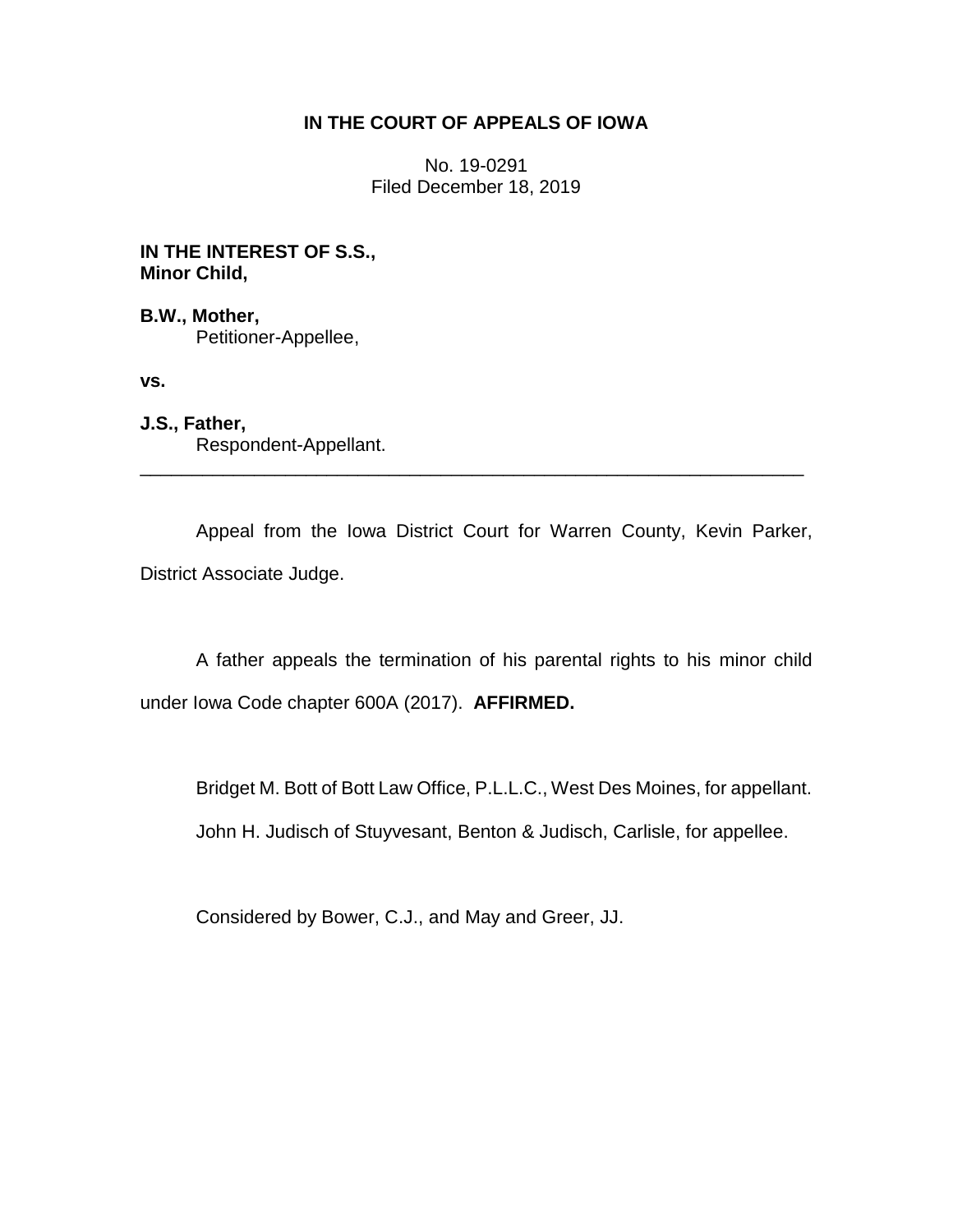**GREER, Judge.**

 $\overline{a}$ 

J.S. appeals the termination of his parental rights to his minor child, S.S. He argues he did not abandon S.S. under Iowa Code section 600A.8(3)(b) (2017) and termination is not in S.S.'s best interests. On our review, we agree with the district court and affirm the termination of J.S.'s parental rights.

The father acknowledged he "had [a] criminal history prior to meeting" the child's mother, B.W., but he was not incarcerated when S.S. was born in March 2015. The father, mother, and S.S. lived with the paternal grandmother at this time. On April 27, the father tested positive for methamphetamine, which led to the revocation of his probation and incarceration at a federal prison in Missouri. The mother and child did not see him again until his release from prison on or about November 9. He resumed living with the paternal grandmother, the mother, and the child upon his release.

On or about March 30, 2016, the father was arrested for two counts of theft. He ultimately pleaded guilty to one count of theft in the second degree and was sentenced to a term of incarceration not to exceed five years.<sup>1</sup> After sentencing, the mother and child began visiting him in prison almost every other weekend. The father also called and sent letters to them during this time.

This pattern of contact continued until early June 2017 when these parents conversed about a "package" containing the drug K2 being sent to the mother. According to the mother, the father insinuated that she should smuggle the

<sup>1</sup> The father remained incarcerated at the time of the hearing. He testified he expected to be released on December 22, 2018, though his release date could be as late as October 7, 2021 if he remains incarcerated for the full five-year sentence.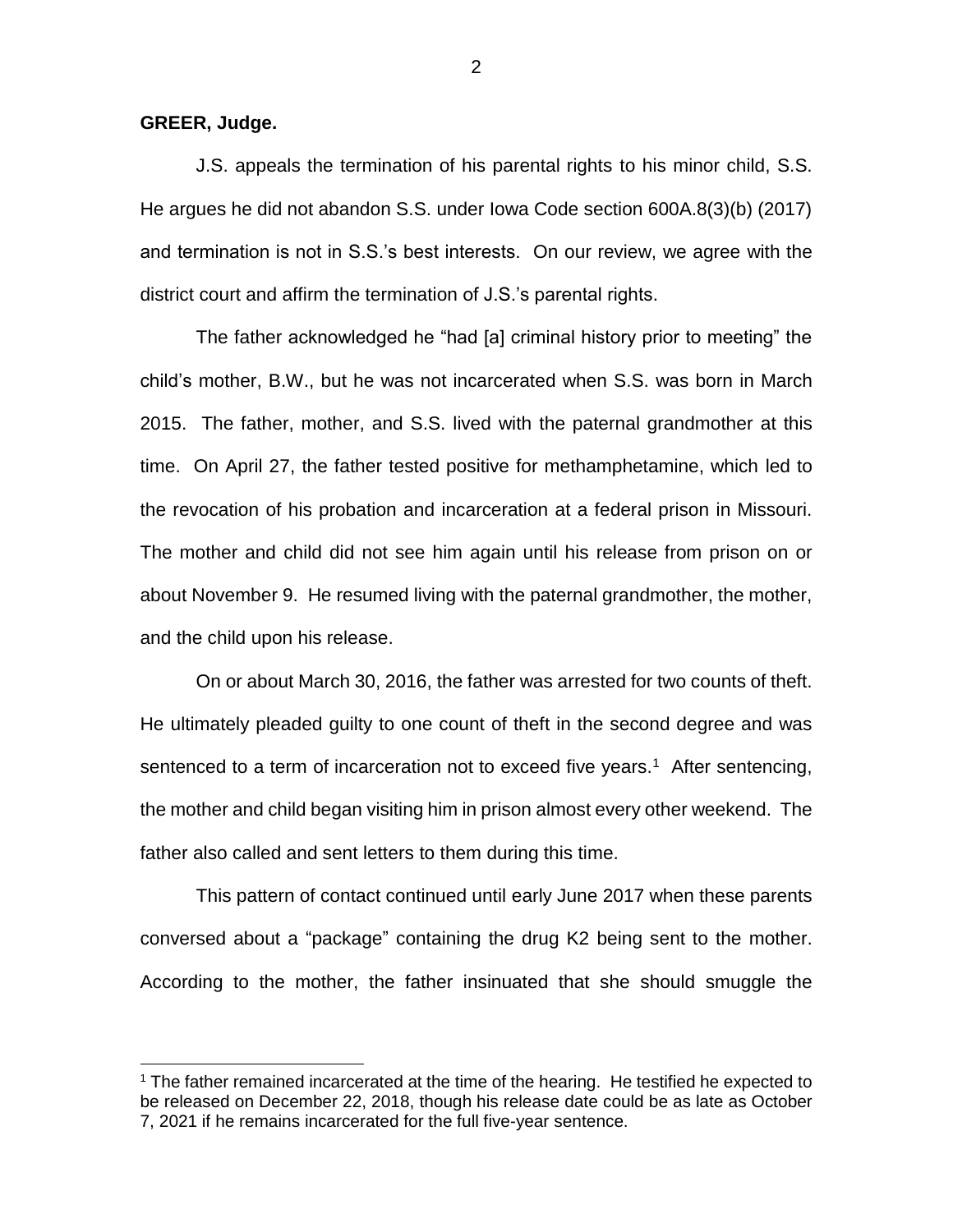package of drugs into prison during a visitation. According to the father, the mother participated in the planning. The mother acknowledged receiving the package, but she claimed she threw the package away before the visit at the prison. In any event, on June 23, the mother and child arrived at the prison to visit the father. Prison officials immediately stopped them, questioned the mother, and searched her vehicle for illegal substances. The mother testified the traumatic experience of the search caused her to suffer from post-traumatic stress disorder but that the child remained unaffected by the incident. Yet the mother admitted at the hearing she previously smuggled tobacco into prison during visitations. The father testified the prison sales of tobacco provided income to benefit the family.

After the June 23 incident, the prison prohibited the father from contacting the mother for thirty days, and from that point she voluntarily ended all visitation and communication with him. He tried to call, but she blocked his number. He also mailed letters and cards to both the mother and child, but she refused to share them with the child.

On September 20, the mother filed the petition to terminate the father's parental rights under Iowa Code chapter 600A. On August 17 and 31, 2018, the court held a hearing on the matter. On January 16, 2019, the court issued its order finding the father abandoned the child and termination was in the child's best interests. The father appeals.

We review chapter 600A termination proceedings de novo. *In re R.K.B.*, 572 N.W.2d 600, 601 (Iowa 1998). "Although we are not bound by them, we give weight to the trial court's findings of fact, especially when considering credibility of

3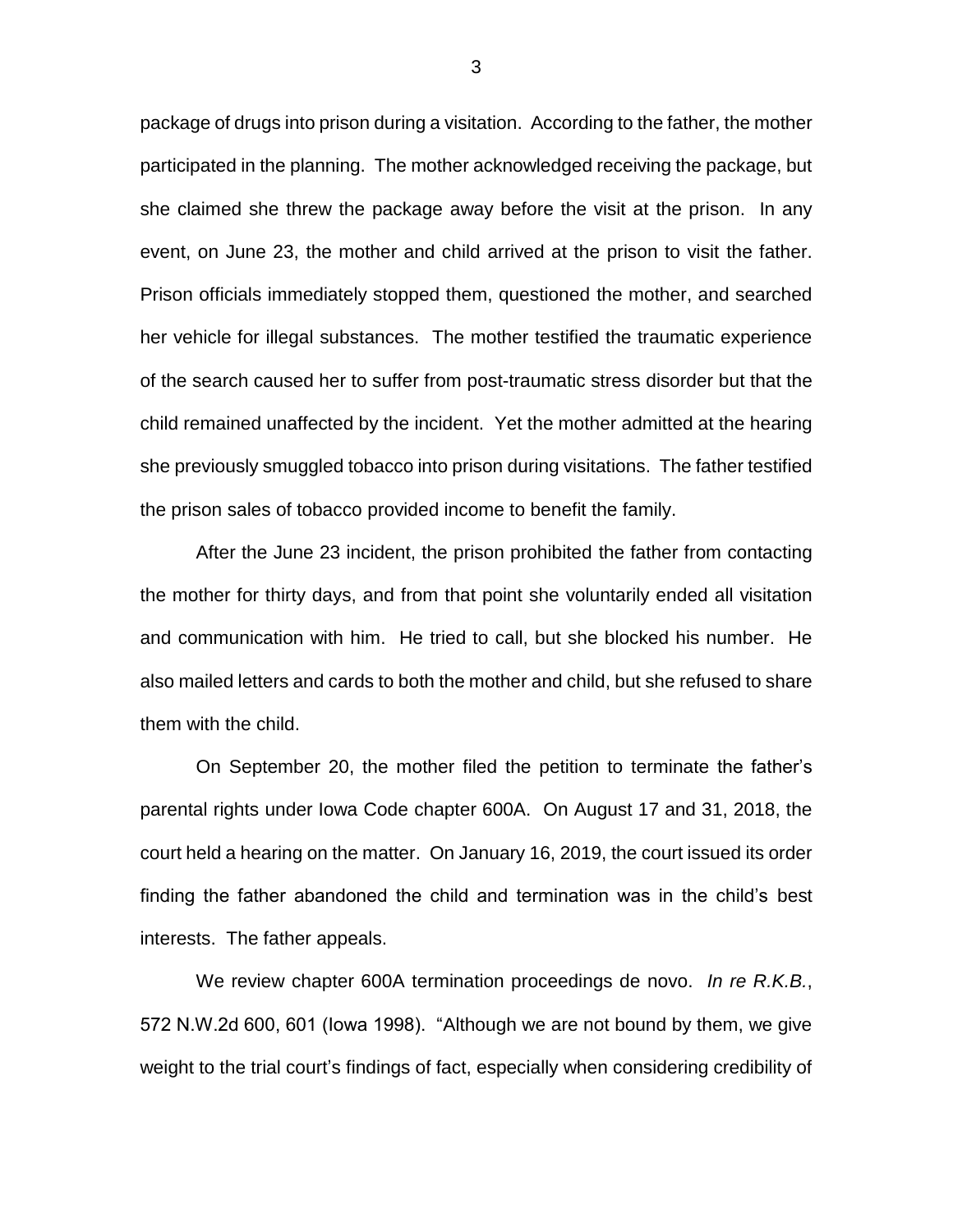witnesses." *Id*. "The primary interest in termination proceedings is the best interests of the child." *Id.*

The petitioner must satisfy a two-step process to terminate parental rights under chapter 600A. *In re Q.G.*, 911 N.W.2d 761, 770 (Iowa 2018). First, the petitioner must "show by clear and convincing evidence a threshold event has occurred that opens the door for potential termination of parental rights." *Id.*; *see also* Iowa Code § 600A.8. "Once that threshold showing has been made, the petitioner next must show by clear and convincing evidence termination of parental rights is in the best interest of the child." *Q.G.*, 911 N.W.2d at 770.

**A. Threshold Events Showing Abandonment.** The district court found

the mother established a threshold event by showing the father abandoned the

child. Iowa Code section 600A.8(3)(b) establishes the criteria for showing

abandonment of a child age six months or older:

b. If the child is six months of age or older when the termination hearing is held, a parent is deemed to have abandoned the child unless the parent maintains substantial and continuous or repeated contact with the child as demonstrated by contribution toward support of the child of a reasonable amount, according to the parent's means, and as demonstrated by any of the following:

(1) Visiting the child at least monthly when physically and financially able to do so and when not prevented from doing so by the person having lawful custody of the child.

(2) Regular communication with the child or with the person having the care or custody of the child, when physically and financially unable to visit the child or when prevented from visiting the child by the person having lawful custody of the child.

(3) Openly living with the child for a period of six months within the one-year period immediately preceding the termination of parental rights hearing and during that period openly holding himself or herself out to be the parent of the child.

First, the father's complete failure to financially support this child supports

termination. The mother argues this father chose a lifestyle of criminal behavior at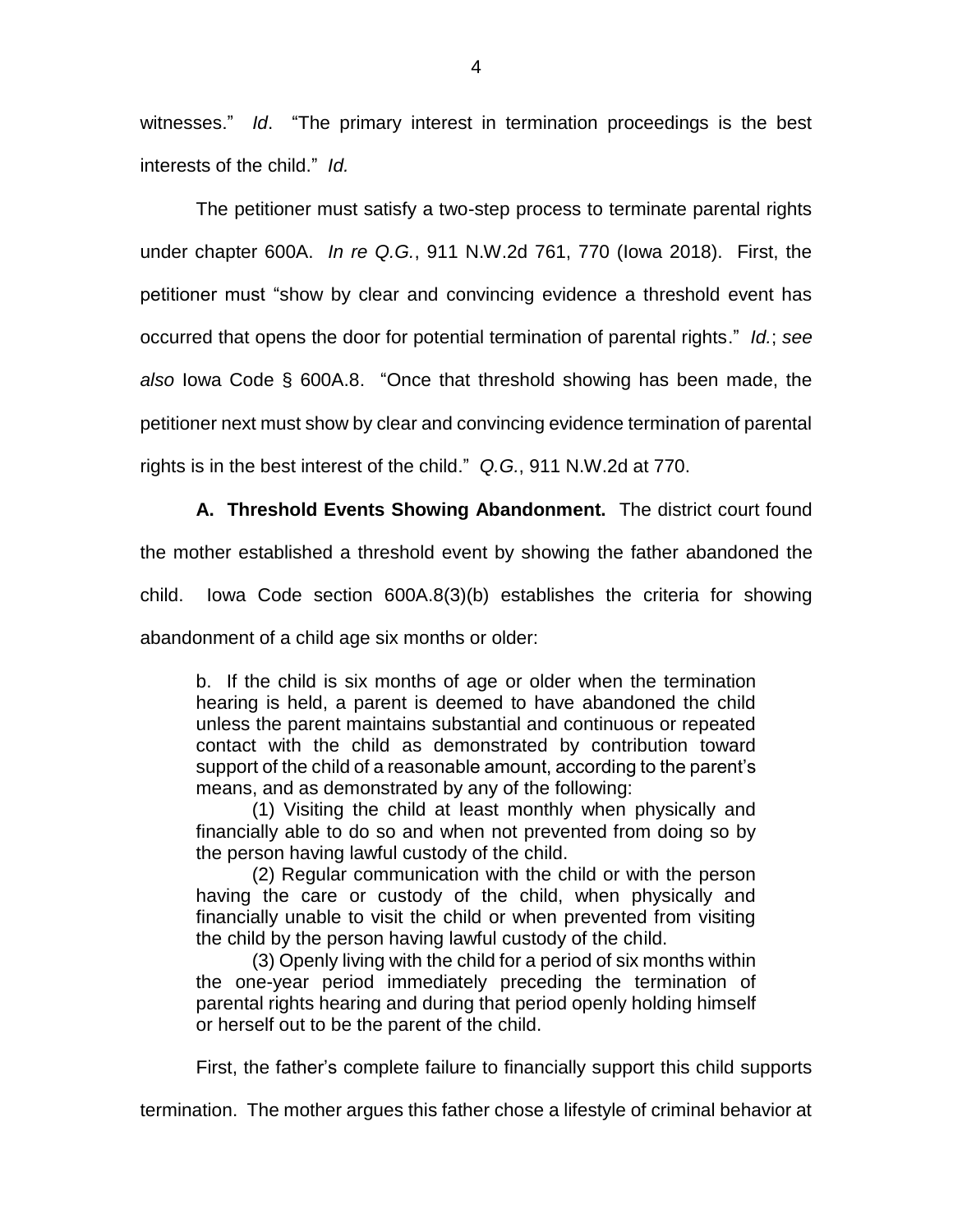the expense of his relationship with their child. *See In re J.S.*, 470 N.W.2d 48, 51 (Iowa Ct. App. 1991) (finding incarceration was not a justification for father's failed responsibility). The father's incarceration does not excuse his unavailability to parent and financially support the child, and he must take responsibility for his actions leading to incarceration. *See In re J.L.W.*, 523 N.W.2d 622, 624 (Iowa Ct. App. 1994), *overruled on other grounds by Q.G.*, 911 N.W.2d at 771–74. While incarcerated for long periods of the child's life, there is no example of an effort to support the child by this father.

In the past, both parents relied on the paternal grandmother to provide the majority of financial assistance for the child's care.<sup>2</sup> We acknowledge that the father's income potential is limited in prison, $3$  and there is no legal document establishing a support obligation. Yet, when this father returned home for four months before this recent imprisonment, he testified he worked "nowhere." His argument that his mother's financial help supported his son cannot save the day as we examine whether the *parent* contributes to the child's support "according to the parent's means." Iowa Code § 600A.8(3)(b). His excuses for failing to support the child by child support or other means ring insincere. *See In re W.W.*, 826 N.W.2d 706, 710 (Iowa Ct. App. 2012) ("While [the mother] points out that the Texas dissolution decree did not obligate her to pay child support, section 600A.8(3)(b) is not limited to court-ordered support payments; those types of payments are the subject of a separate provision."). The father had an obligation

 $\overline{a}$ 

5

 $2$  For the first two years of the child's life, the paternal grandmother cared for and supported the child in some fashion on a daily basis.

 $3$  J.S. testified he is on a waiting list for employment through the prison system.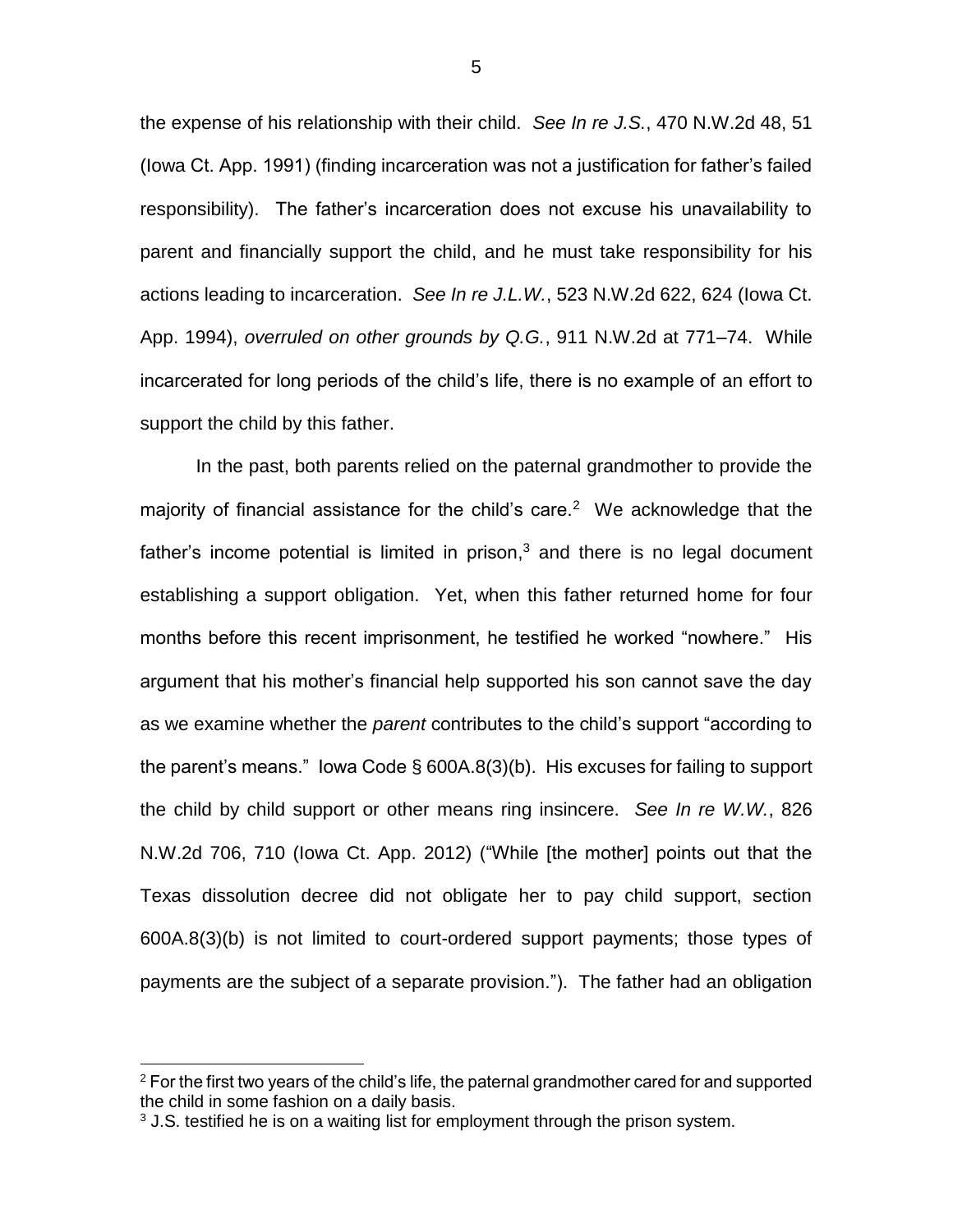to financially support his child whether the court ordered it or not. The district court determined the father "has not provided any support for his son" and we agree.

Even if the support failures were not involved, the mother argues the father missed eighty-five percent of the child's upbringing because of his preference for drugs. According to the mother, the father's behavior shows he has not maintained "substantial and continuous or repeated contact." Iowa Code § 600A.8(3)(b). The parties agree that the mother and child visited the father in prison every other week for several months before the June 23, 2017 incident. The father supplemented this contact with phone calls, sometimes daily, and letters during this time. The mother acknowledged these contacts as significant between father and child. Likewise, during visits, the child ran directly to his father and called him "Dada." Unfortunately, the attempt to coordinate the smuggling of K2 into the prison during his visitation with the mother and child constituted a terrible lack of judgment by the father. As a result, the mother understandably ended all communication between the father and herself and the child. "A parent cannot prove abandonment when his or her own actions prevented the other parent from contacting the child." *In re K.P.*, No. 14-2068, 2015 WL 4644800, at \*3 (Iowa Ct. App. Aug. 5, 2015); *see also* Iowa Code § 600A.8(3)(b)(1), (2). Nevertheless, the *father's* conduct ultimately stopped contact because he used the visit with his child to obtain drugs. We cannot blame the mother for exercising her judgment to discontinue visits.

We find the mother met her burden to show abandonment by clear and convincing evidence as defined by the statute.

**B. Best Interests of the Child.** Once we determine grounds for termination are established by clear and convincing evidence, we next answer the

6